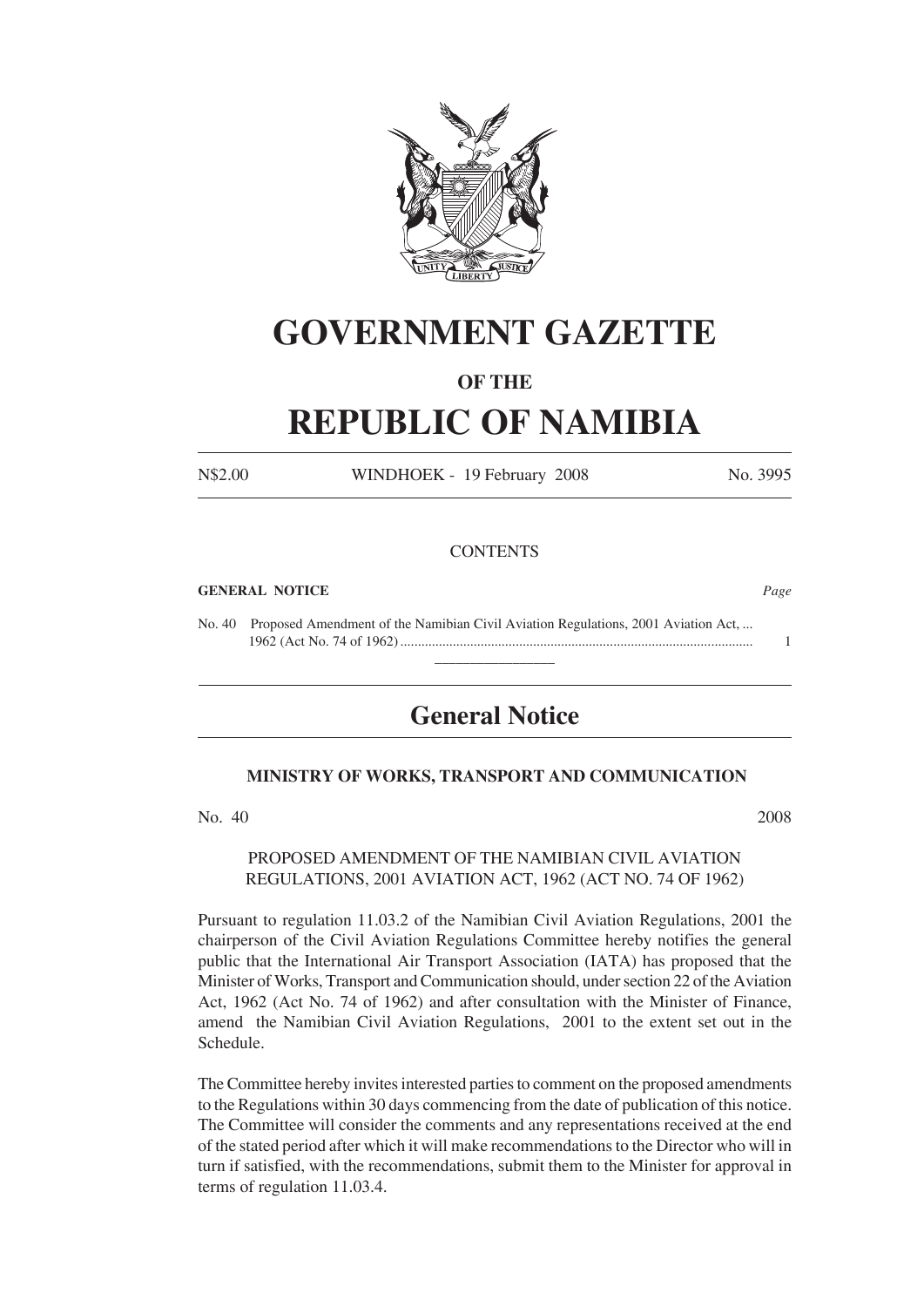Comments or representations should be lodged in writing and should reach the Ministry no later than 30 days from the publication of this notice and should be addressed to:

MR. L. MAKANZA NO. 4 RUDOLPH HERTZOG STREET **WINDHOEK** NAMIBIA TEL: (061) 702252/3 FAX: (061) 702244 e-mail Larry. Makanza@Gmail.com

#### **SCHEDULE**

#### **Definition**

**1.** In these regulations "the principal regulations" means the Namibian Civil Aviation Regulations Government Notice No. 1 of 2 January 2001 as amended by Government Notices No. 57 of 1 April 2006 and No. 201 of 20 November 2006.

#### **Amendment of Part 187 of the principal regulations**

**2.** Part 187 of the principal regulations is amended by the substitution for item (2) and (3) in regulation 187.00.22 of the following items:

- (2) The following en-route fees, payable by the operator of an aircraft in respect of a flight undertaken within the Windhoek Flight Information Region, which shall be calculated according to the following formula:
	- (a) A minimum charge of N\$ 46.00 for every flight
	- (b) Flights with MTOW of less than 5700 kg: Distance in Nautical Miles x (Square Root of (MTOW)) x N\$0.00416321 The values of  $MTOW = MTOW$  in kg for an aircraft, which was engaged in a flight.
	- (c) Flights with MTOW of 5700 kg or more The values of  $W =$  Square Root of MTOW in Tones divided by 50 and  $D =$  Distance in Km divided by 100, for an aircraft, which was engaged in a flight.

|                |                                    |                | Charge  |
|----------------|------------------------------------|----------------|---------|
| Sr             | $R=(W \times D)$                   | C Value        | (N\$)   |
|                | $R = (Sqrt(Aircraft MTOW))$        |                |         |
|                | $(Tonnes)/50)$ ) x (Distance Flown |                |         |
|                | Km in the FIR Per Journey/100)     |                |         |
| 1              | $0$ to $1$                         | C <sub>1</sub> | 304.84  |
| $\overline{2}$ | Above 1 up to 2                    | C <sub>2</sub> | 609.68  |
| 3              | Above 2 up to 4                    | C <sub>3</sub> | 914.52  |
| $\overline{4}$ | Above 4 up to 8                    | C <sub>4</sub> | 1219.36 |
| 5              | Above 8 up to 12                   | C <sub>5</sub> | 1524.20 |
| 6              | Above 12 up to 15                  | C6             | 1829.04 |
| 7              | Above 15 up to 20                  | C7             | 2133.88 |
| 8              | Above 20 up to $\overline{25}$     | C8             | 2438.72 |
| 9              | Above 25 up to 30                  | C <sub>9</sub> | 2743.56 |
| 10             | Above 30                           | C10            | 3048.40 |